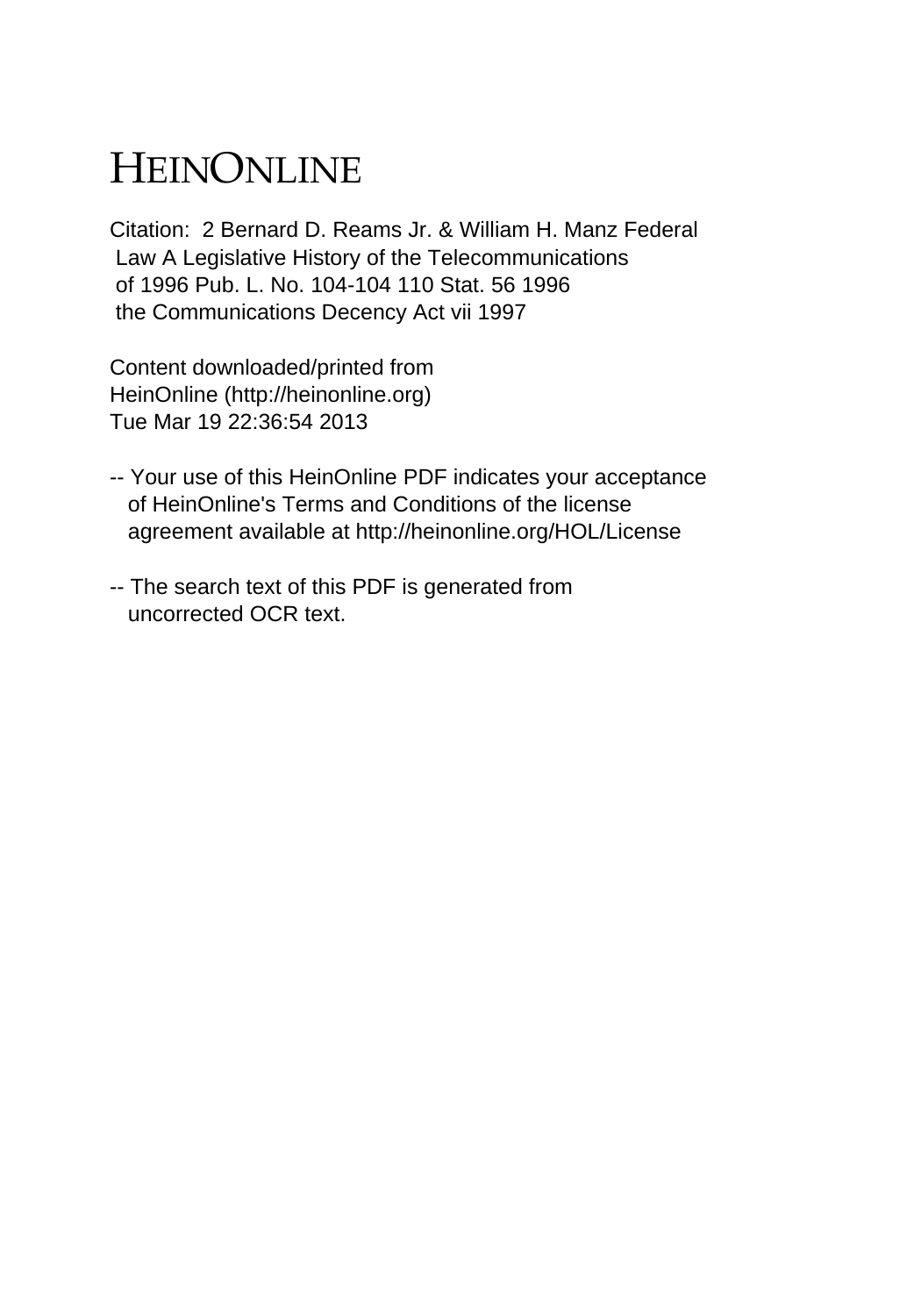### **TABLE OF DOCUMENTS**

### **VOLUME 2**

#### **Section III: Hearings on the Law**

- **Doc. No. 7 -** Hearing on Telecommunications Policy Reform -Hearing of the Committee on Commerce, Science, and Transportation, United States Senate, 104th Congress, 1st Session, **S.** Hrg. 104-218 (March 2, 1995).
- **Doc. No. 8 -** Hearing on the Telecommunications Policy Reform - Hearing of the Committee on Commerce, Science, and Transportation, United States Senate, 104th Congress, 1st Session, S. Hrg. 104-216 (March 21, 1995).
- **Doc. No. 9 -** Communications Law Reform - Hearings before the Subcommittee on Telecommunications and Finance of the Committee on Commerce, House of Representatives, 104th Congress, 1st Session, Serial Number 104-34 (May 10, 11, and 12, 1995).

*For Master Table of Documents* of this set, please refer to *Volume 1.*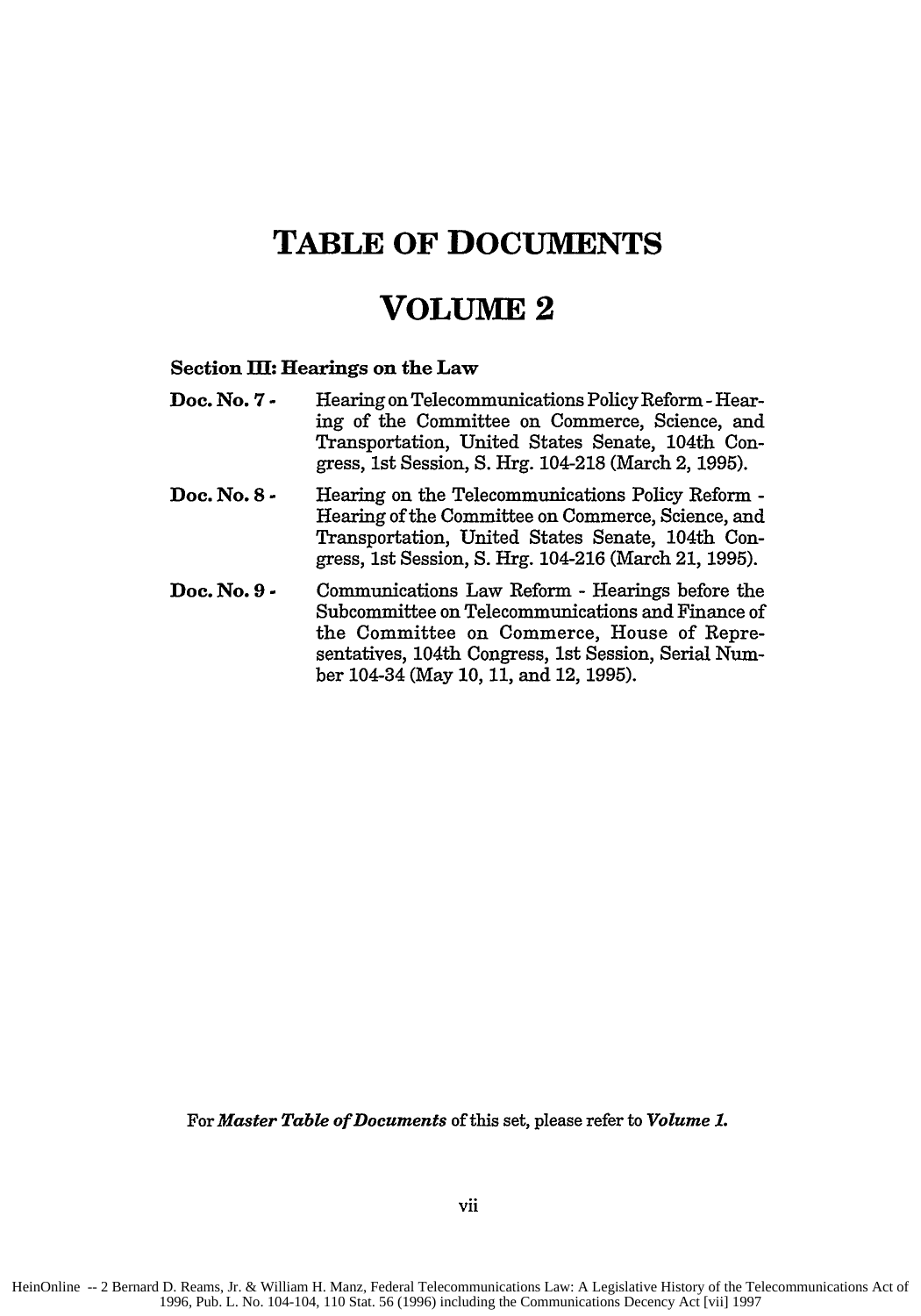HeinOnline -- 2 Bernard D. Reams, Jr. & William H. Manz, Federal Telecommunications Law: A Legislative History of the Telecommunications Act of 1996, Pub. L. No. 104-104, 110 Stat. 56 (1996) including the Communications Decency Act [viii] 1997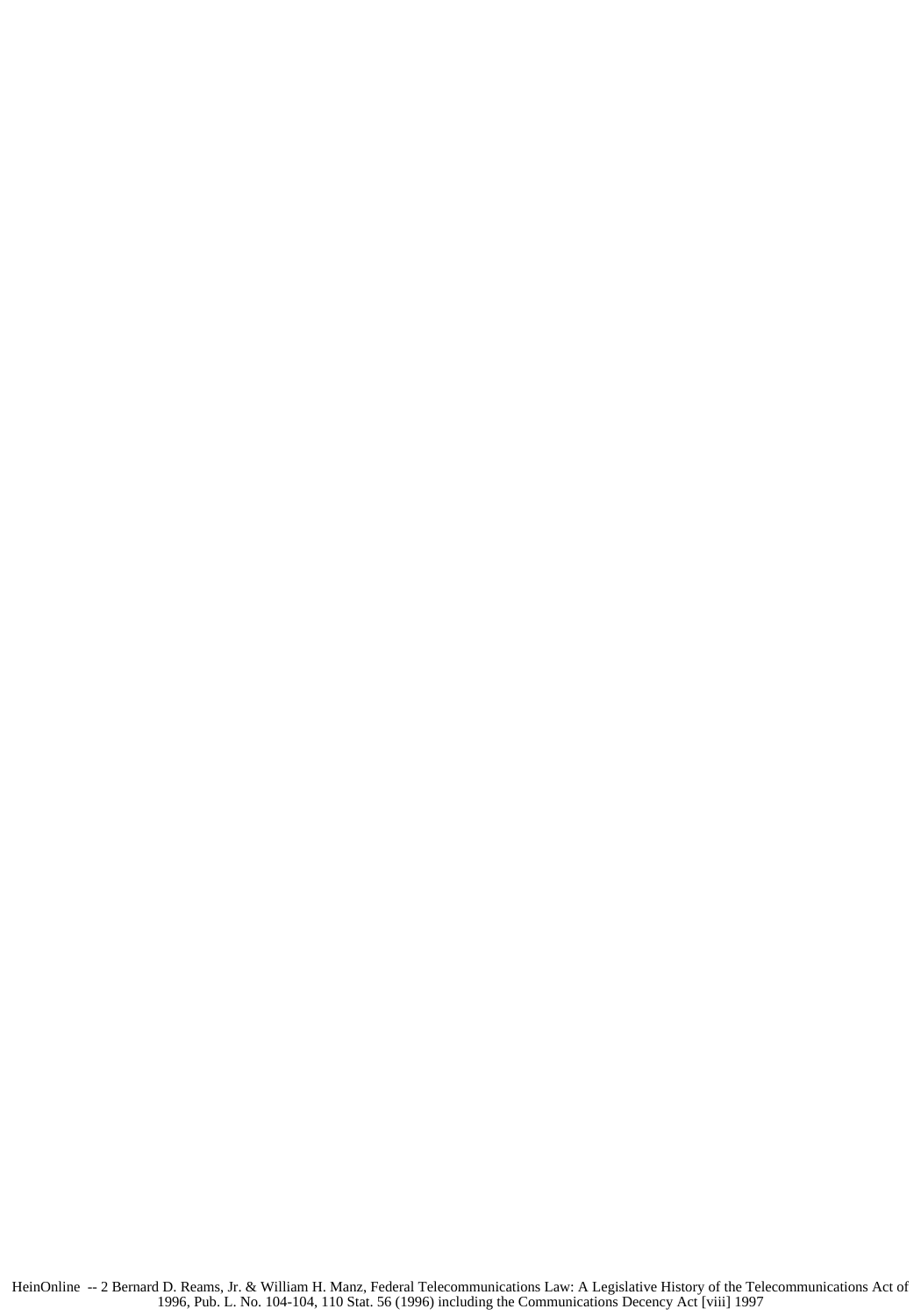## Document No. **7**